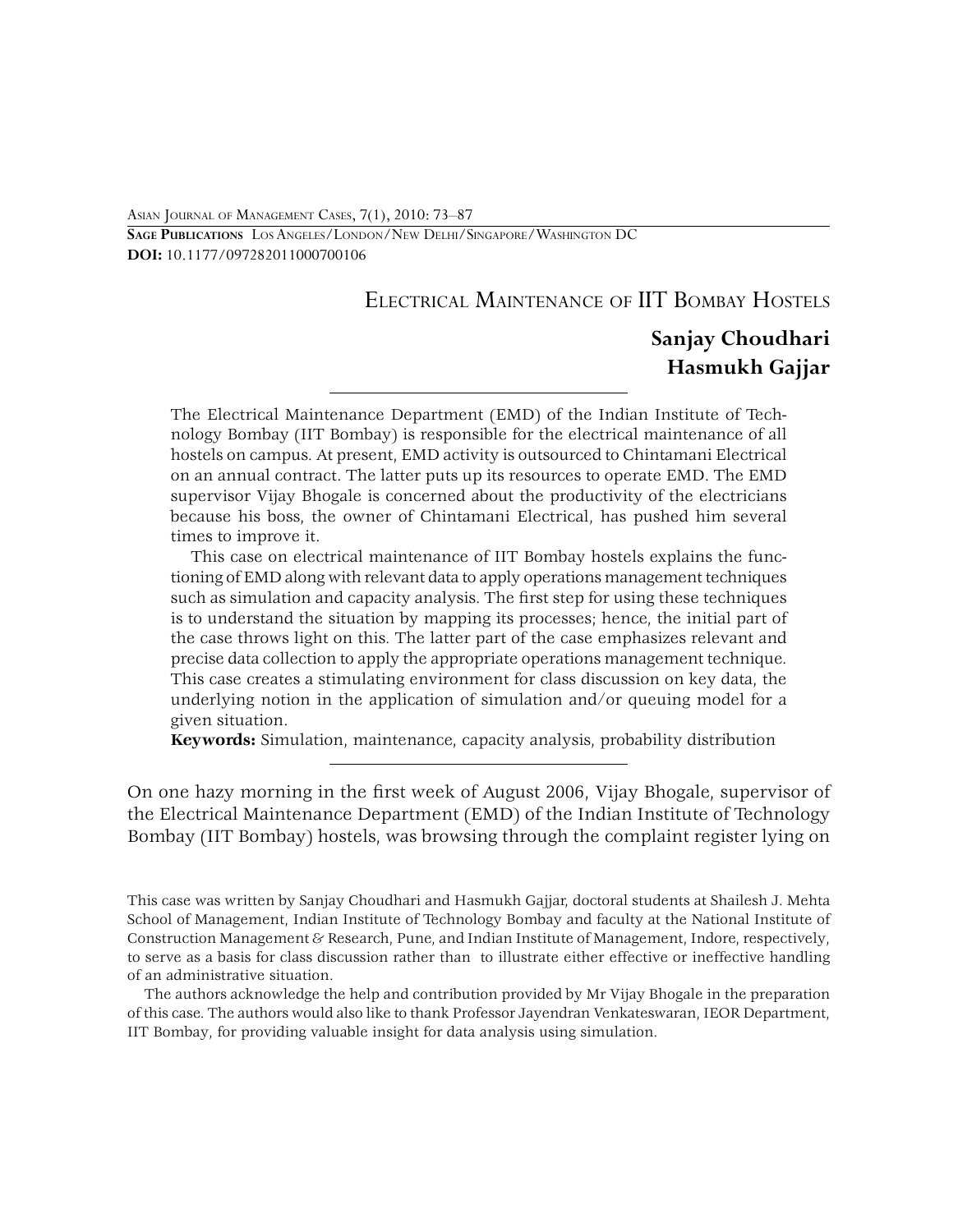his desk. He was not happy as several complaints were still pending. He knew that this situation would continue for the next few weeks because of the new students who had recently joined the hostel at the beginning of the academic year. He was exploring the possibility of hiring one more ad-hoc electrician to manage the situation more effectively. It was difficult for him to ask for an additional electrician from Chintamani Electrical, the firm that had the contract for the electrical maintenance of IIT Bombay hostels. Bhogale was appointed as a supervisor at EMD on behalf of Chintamani Electrical to look after the electrical maintenance activities of the hostels. He was also worried about the productivity of the electricians because the owner of Chintamani Electrical had pushed him several times to improve it. It was difficult for him to manage EMD within the given contractual amount signed between IIT Bombay and Chintamani Electrical.

Hasmukh, a doctoral student of Shailesh J. Mehta School of Management at IIT Bombay was looking for a project in which he could apply his operations management knowledge. He approached Bhogale in EMD. He listened to Bhogale's difficulties in managing the Electrical Maintenance Department. Mr Bhogale told him:

There is a lot of competition in acquiring these kinds of contracts on reduced rates. However, we need to make sure that we don't incur losses in the long term due to the price we bid. On the other hand, we can't keep our resources idle for too long due to a lack of new contracts. I am still unsure what happens to resource productivity as arrival time of complaints by the hostels keep changing and there is uncertainty. I hope you may give me some valuable suggestions on how to manage the current situation.

Hasmukh found the problem very interesting and relevant for the application of some of the operations management techniques that he had studied. He expressed his interest in helping Bhogale. He said:

The current situation at EMD is difficult to manage due to an increase in the number of complaints and uncertainty of their arrival times. The situation becomes more complex when demand for your resources comes from different hostels. I am quite sure that operations management techniques can analyze such a situation effectively. I need some data for doing the analysis. I hope that acquiring data [from Bhogale] should not be a problem.

- 74 SANJAY CHOUDHARI AND HASMUKH GAJJAR -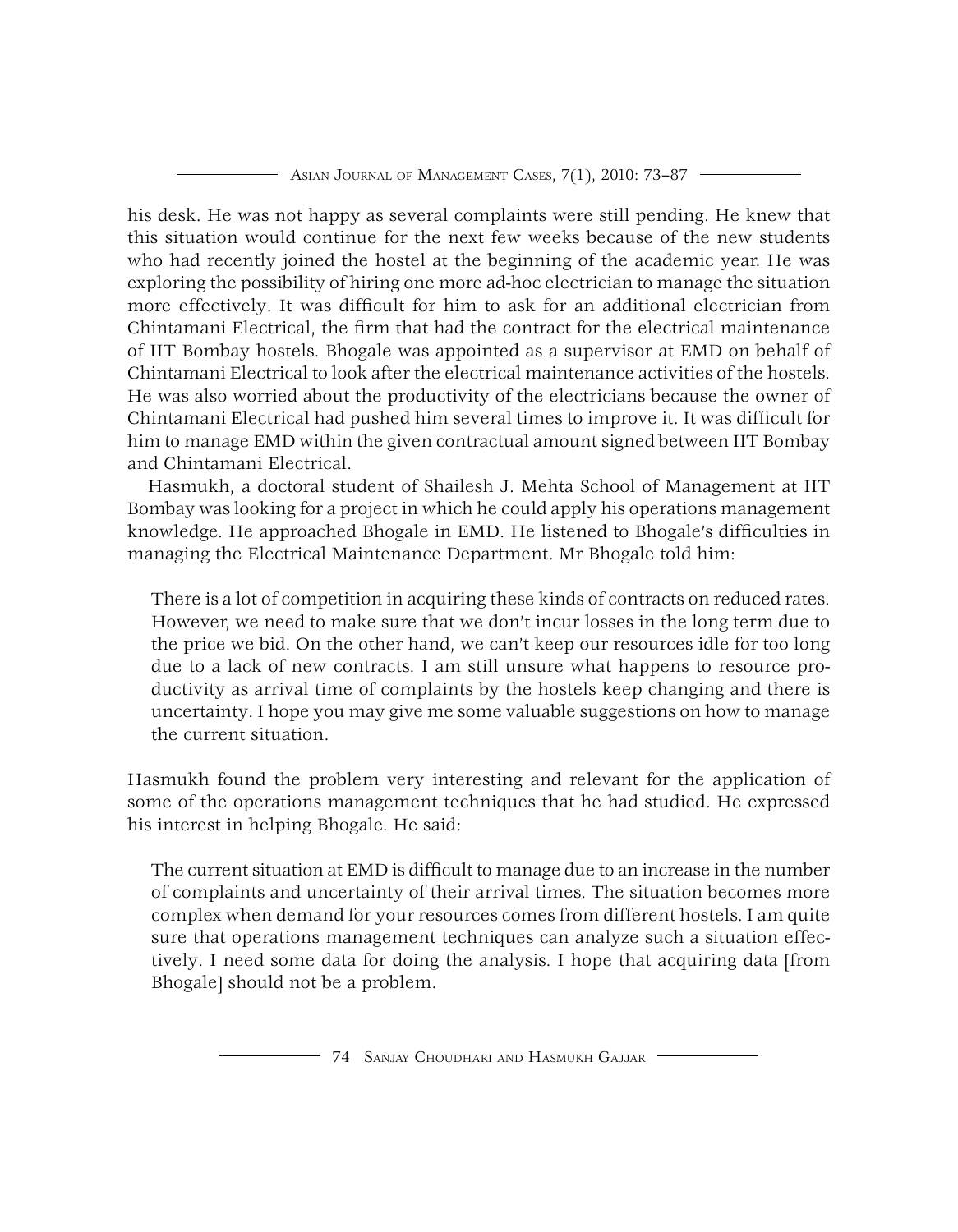Bhogale was eager to assist Hasmukh in acquiring the data that he needed. The latter immediately looked over the complaint register and started noting down the number of complaints registered at EMD during the last few months. He was happy and sure that this was what he must do before commencing any further analysis. Exhibit 1 shows the number of complaints registered at EMD in the last few months. After looking at the data summary, he smiled. He wondered which operations management model should he choose for this situation and whether any more data was needed from Bhogale.

## BACKGROUND OF IIT BOMBAY

The Indian Institute of Technology Bombay (IIT Bombay)<sup>1</sup> was one of the premier technological institutes of India. It was set up in 1958 with the objective of facilitating higher education, research and training in various fields of science and technology. It had around 5,000 students on campus with an annual intake of 650 students in the undergraduate programmes and 1,050 students in the postgraduate and doctoral programmes. The institute campus was divided into the academic block, staff residential block and students' hostel block. The academic block comprised thirteen departments, five centres, two schools and two interdisciplinary groups. The students' hostels block had fourteen hostels that provided residential facilities to the students on campus. Each hostel was an independent entity with its own mess hall, sports and recreational facilities. The institute also had some common facilities on campus such as the central library, some banks, a hospital, a guest house, an internal bus service, school for staff children, post office, swimming pool, tennis court and a football ground.

## ELECTRICAL MAINTENANCE DEPARTMENT (EMD)

The Electrical Maintenance Department (EMD) was a separate entity on the IIT Bombay campus and repaired all the electrical faults occurring in the hostels. IIT Bombay assigned such repair work to outside firms on contract through a tendering and bidding process. The contract was assigned to a firm either every year or after two years on the expiry of the previous contract. As a policy, a potential contractor

1 The Government of India conceptualized the idea of premier institutes, national institutes and regional institutes in its higher education policy. IIT Bombay falls into the premier category because of its funding and autonomy structure. As per policy, premier institutes are funded by the central government.

ELECTRICAL MAINTENANCE OF IIT BOMBAY HOSTELS 75 -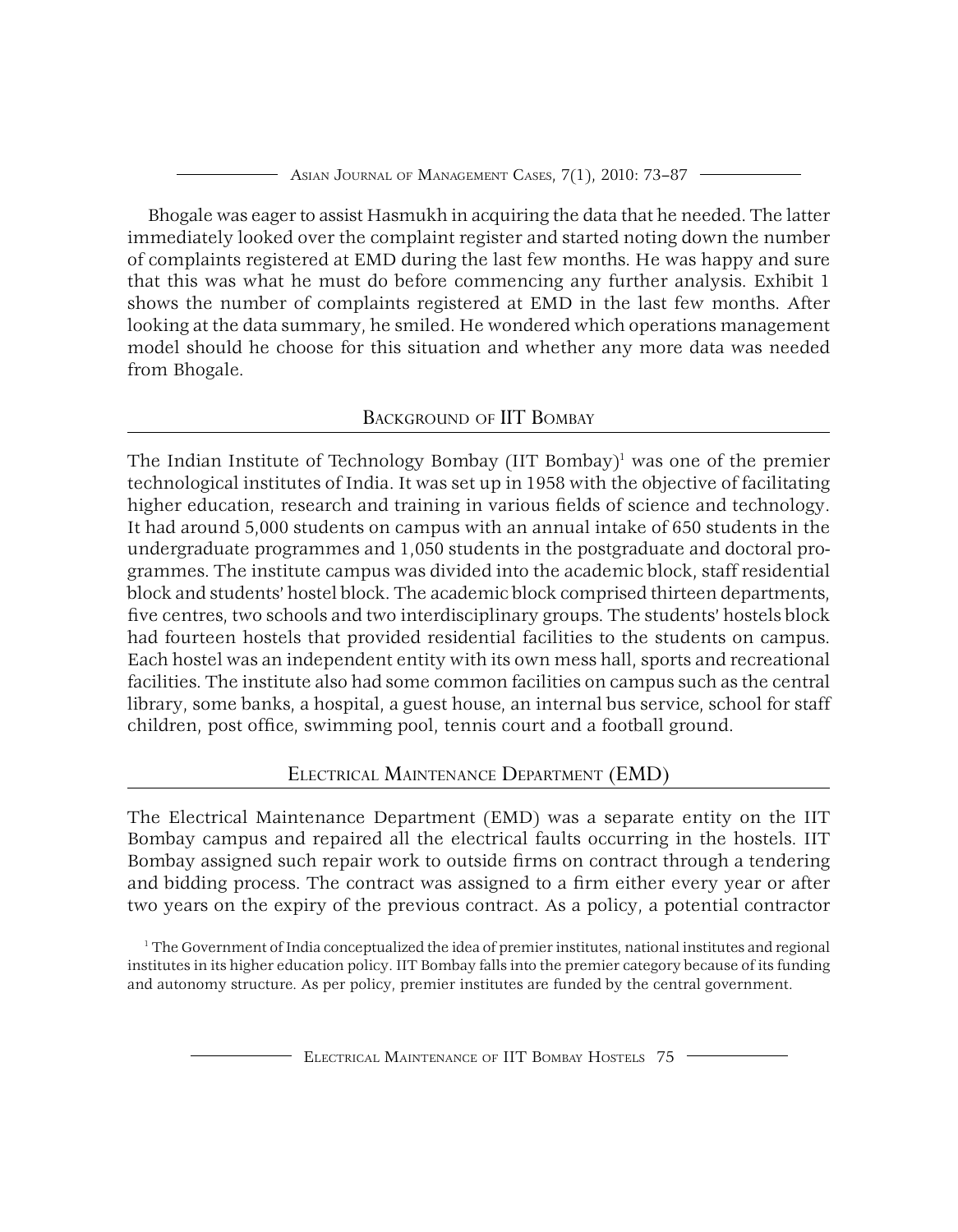should have previously received some government contracts before he could bid for the EMD contract. In 2006, the contract was assigned to Chintamani Electrical. It was signed between IIT Bombay and Chintamani Electrical for Rs 33,000 per month. As per the contract, the firm had to deploy its resources (electricians and helpers) at EMD for the whole duration of the agreement, which was usually one year. The current organizational structure of the EMD department is shown in Exhibit 2.

There were fourteen hostels (two hostels for girls, eleven for boys and one for project staff) at the IIT Bombay campus. The locations of all the hostels are shown on the map of IIT Bombay campus in Exhibit 3. The entire process of rectifying the electrical fault is explained below.

## Arrival of Complaints

Whenever an electrical fault occurred, the respective student (for fault in his/her room) or hostel in-charge/general secretary/security (for fault in other places of the hostel) registered a complaint with EMD over the telephone using the intercom. The available person at EMD then recorded the complaint in the complaint register. The relevant details of the complaint that were generally noted were the complaint number, date, time, hostel number, room number or place where the fault had occurred and the type of fault. EMD also maintained a hostel service book for each hostel. The same complaint details were then recorded in the respective hostel service book, which was with the electrician whenever he visited that hostel. A page of the complaint register and the hostel service book are shown in Exhibit 4. The noted complaints were attended to on first come first serve (FCFS) basis but if there were more than one complaints for a given hostel then they were pooled together and attended to in one visit. It was difficult to attend to complaints on FCFS, irrespective of the hostels because the electrician would then be constantly running between the different hostels. Hence, complaints were aggregated for each of the hostels.

## Assignment of Electricians

As soon as the electrician on duty became available, the EMD supervisor sent him to the respective hostel to attend to all the pending complaints recorded in the hostel service book. There were four pairs of electricians and helpers who worked in four shifts (including the general shift) as shown in Table 1. A supervisor scheduled the shifts of the electricians and helpers on a rotating basis or by mutual understanding between the electricians. The available pair of electrician and helper (EMD team) was assigned to a complaint on FCFS basis. If there were more than one complaints already

76 SANJAY CHOUDHARI AND HASMUKH GAJJAR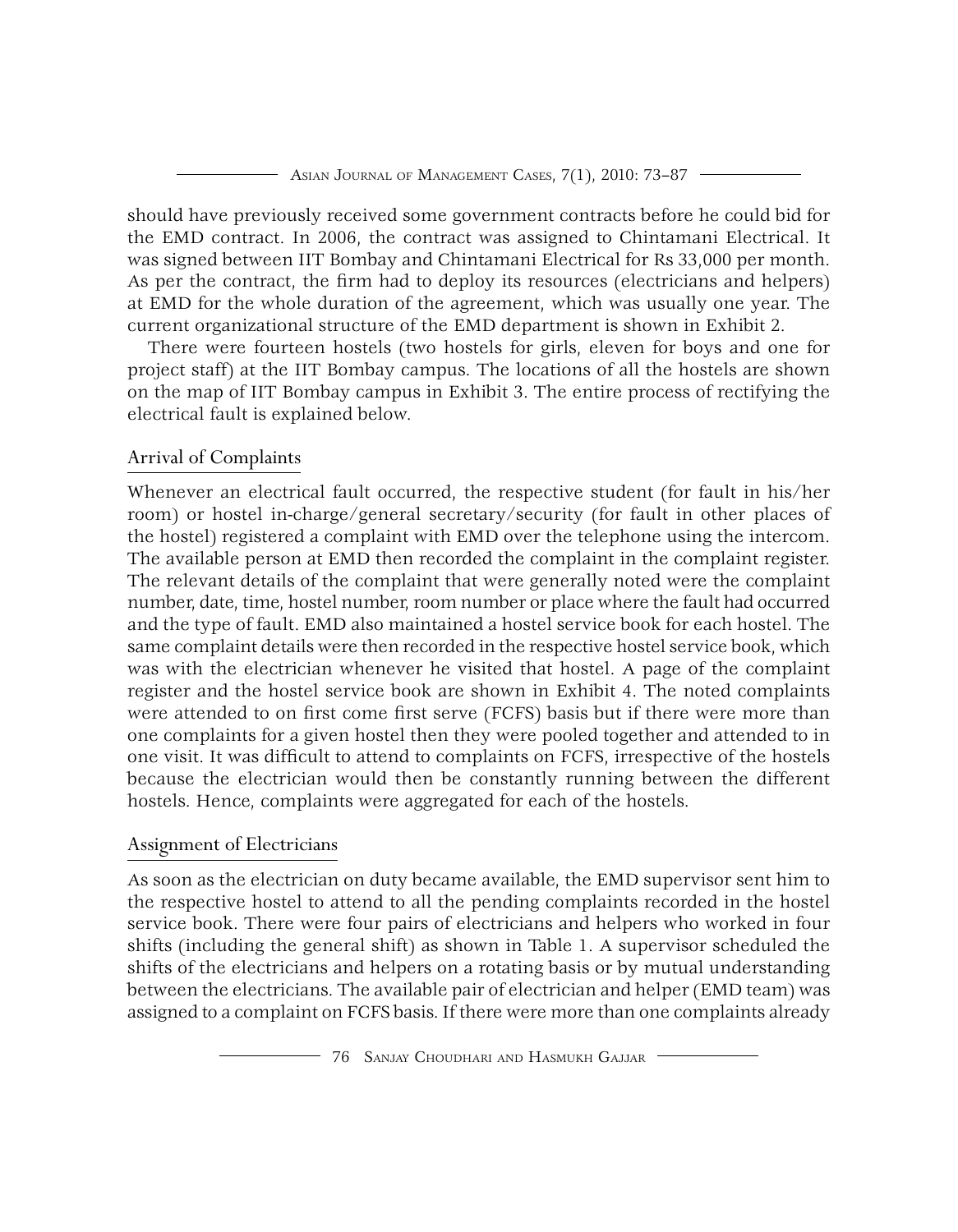pending for the same hostel then all such complaints were pooled together and assigned to the electrician visiting that hostel. Each electrician was always accompanied by a helper. The electrician carried with him the tool box required for rectifying the fault, some inventory of electrical spares and the respective hostel service book. The time required for walking to the hostel depended upon the distance of the hostel from EMD and the weather conditions (temperature or rain) of the day (see Exhibit 3). The electrician and helper returned to EMD once all the complaints were rectified and they could now go to the next hostel assigned to them.

|               | WOTKING SCHEDUIE OF EMD                                                             |                                        |
|---------------|-------------------------------------------------------------------------------------|----------------------------------------|
| Shift Detail  | Time                                                                                | People Assigned                        |
| General Shift | 10 a.m. to $6$ p.m.                                                                 | 1 electrician, 1 helper and supervisor |
| 1st Shift     | 8 a.m. to 4 p.m.                                                                    | 1 electrician and 1 helper             |
| 2nd Shift     | 4 p.m. to 12 a.m.                                                                   | 1 electrician and 1 helper             |
| 3rd Shift     | 12 a.m. to 8 a.m.                                                                   | 1 electrician and 1 helper             |
|               | Total no. of supervisors: 1, Total no. of electricians: 4, Total no. of helpers: 4. |                                        |

**Table 1 Working Schedule of EMD**

**Source:** Company documents.

### Fault Detection and Rectification

After arrival at the hostel, the EMD team attended to the complaints as per FCFS rule. According to the norm, they went to where the fault had occurred and discovered the exact reason for the fault. Then they attempted to rectify it. If the need arose, the electrician would replace the faulty electric part with an available one. Generally, electricians carried an inventory of the required spares. This included switches, chokes, regulators, capacitors, starters and fuse wires. Some commonly occurring electric faults along with their causes are listed in Table 2. The time required to rectify or repair the faults generally depended upon the type or complication involved in the electrical problem and varied considerably from five minutes to an hour.

Once the fault was rectified, the electrician took the signature of the concerned person or student in the hostel service book. Furthermore, the date and time at which the complaint was attended and the electrical components replaced during rectification were also noted in the hostel service book. A representative sample of a few complaints for one hostel is shown in Exhibit 5. The electrician then attended to the remaining complaints recorded in the hostel service book for the same hostel. The process, as discussed earlier, was more or less the same for all the complaints. Once all pending complaints of that hostel were attended to, the electrician and helper

ELECTRICAL MAINTENANCE OF IIT BOMBAY HOSTELS 77 -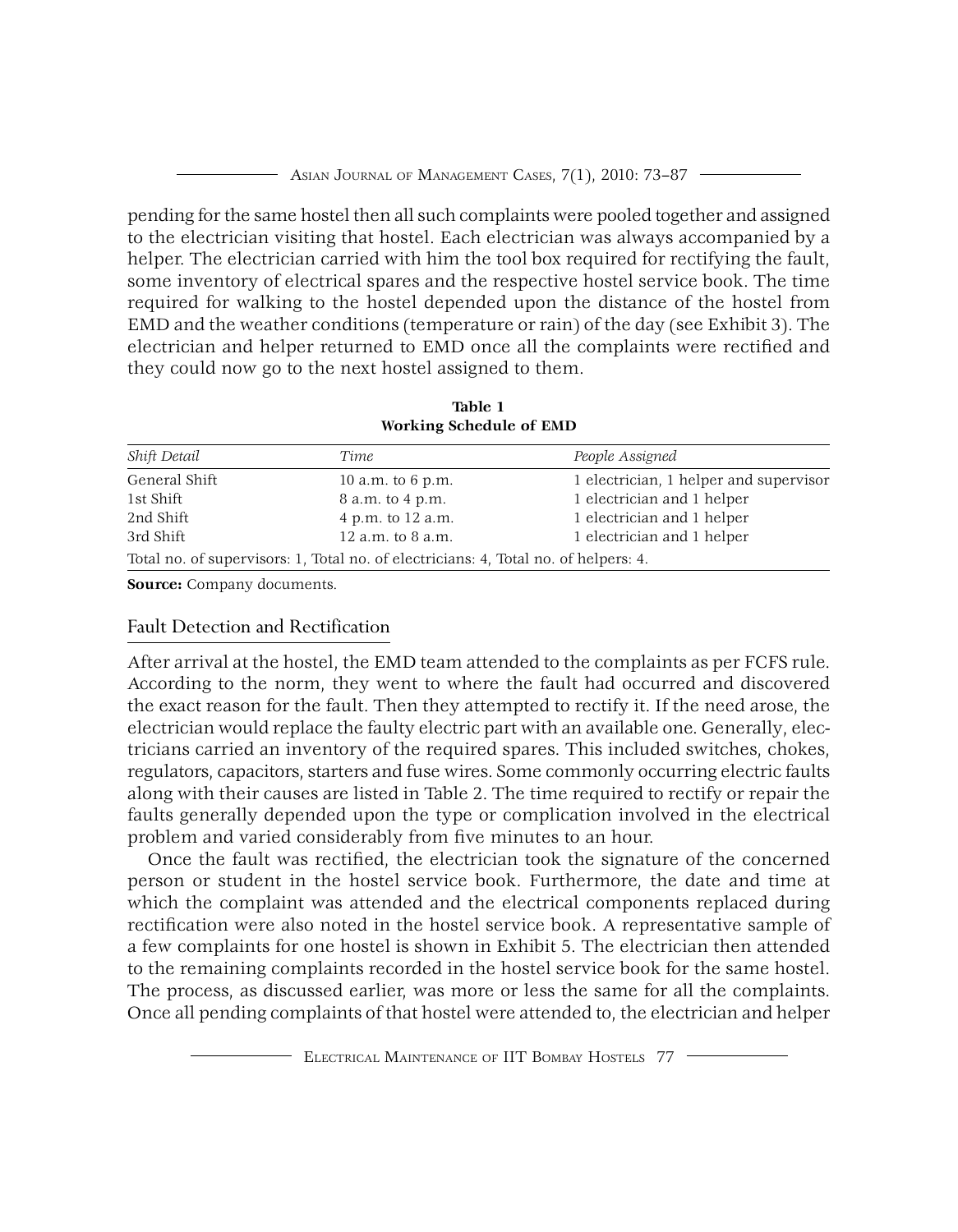| Electrical Faults                        | Possible Causes                                 |
|------------------------------------------|-------------------------------------------------|
| Power failure for entire hostel          | Fuse gone, etc.                                 |
| Power failure of specific wing in hostel | Fuse gone, overloading, etc.                    |
| Power failure in specific student room   | Fuse gone, overloading, switch wire fault, etc. |
| Tubelight not working                    | Choke, starter gone, wire fault, etc.           |
| Fan not working                          | Capacitor, winding, regulator power fault, etc. |
| Regulator not functioning                | Broken knob or wire fault                       |
| Switch not functioning/broken switches   | Damage, old switches                            |
| Miscellaneous                            | Any electrical fault                            |

**Table 2 Commonly Occurring Electrical Faults in Hostels**

**Source:** Company documents.

returned to EMD and proceeded to the next hostel assigned to them along with the respective hostel service book. The complaint attended remark was then entered into the complaint register subsequent to the inspection of the hostel service book after the electrician had reached EMD.

### OUTLOOK OF HOSTEL COMMUNITY ABOUT EMD

The most common electrical problems arising in the hostels and anywhere other than the students' rooms were reported to EMD by the General Secretary or the Warden of the hostels. The students living in the hostel became aware of EMD's existence when they encountered an electrical problem in their rooms. As soon as a certain fault occurred, they enquired at the hostel office and found out the right procedure to register a complaint with EMD. A student faced such kinds of electrical problems once or twice during his stay in the hostel. Overall, the hostel community was satisfied with the services provided by EMD as frequency of electric faults was less though they emphasized the urgency of the repairs by making frequent calls to EMD whenever the faults occurred.

### INVENTORY MANAGEMENT OF SPARE PARTS

As discussed earlier, a lot of electrical spares were used while rectifying the faults. For example, a few items that were managed as inventory spares included switches, chokes, regulators, capacitors, starters and fuse wires. Adequate inventories of spares were maintained in EMD. The inventory was replenished from time to time by IIT Bombay. Hence, the costs of replaced spares were borne by IIT Bombay instead of

78 SANJAY CHOUDHARI AND HASMUKH GAJJAR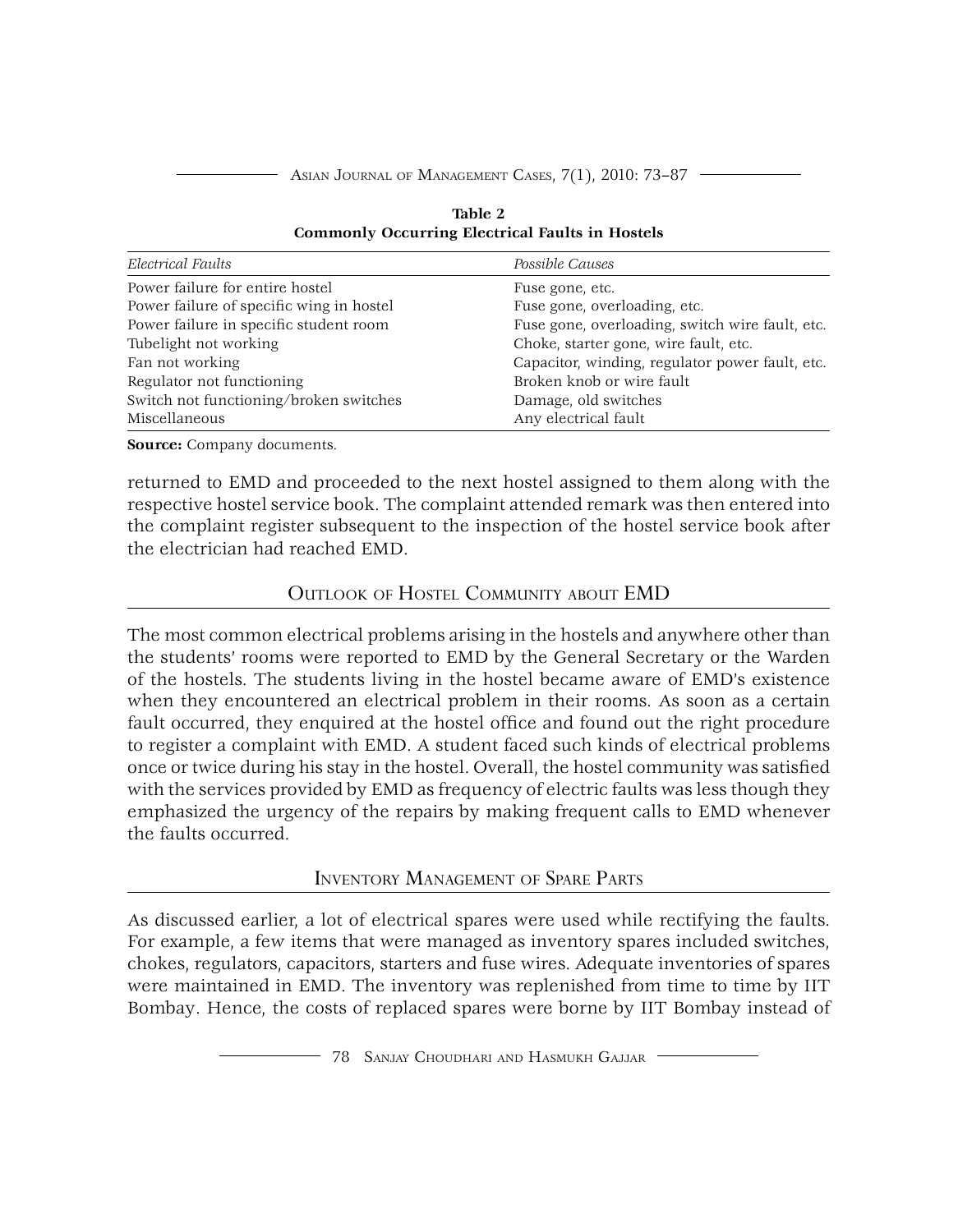by the contractor. However, IIT Bombay ensured the proper usage of electrical spares through a regular audit of the availability and consumption status.

### **OTHER ISSUES**

IIT Bombay insisted on a 24-hour availability of electricians in EMD to attend to any emergency that may occur. This meant that EMD was operational round-the-clock as a continuous working system. Therefore, even when there were hardly any complaints from the hostels during the night, Chintamani Electrical needed to assign a team (one electrician and one helper) for the night shift. On a few occasions, the electrician reached the hostel room as per assignment and found the room locked due to nonavailability of the student. In such cases, valuable time was lost because the electrician returned to EMD without doing any work.

# SECOND WEEK OF AUGUST 2006

On a calm and cool evening, sitting in the hostel canteen, with each extra sip of tea, Hasmukh was thinking about data collection based on his earlier conversation with Vijay Bhogale. It had been some time since he met Bhogale, the supervisor of the EMD for hostels at IIT Bombay. In his previous meeting, Bhogale had discussed his concerns about the productivity of the electricians and waiting time for complaints arriving from various hostels.

Hasmukh had an idea that precise data collection would play a key role in formulating a good improvement plan for EMD. He recollected one of his operations management classes where the professor had emphasized on precise data collection. The professor had said:

Once you understand the given system completely, the most important task for any model is appropriate and accurate data collection. This alone would lead to the success of your modeling and subsequent analysis. If you fail at this stage, it would result in garbage in garbage out.

With a lot of enthusiasm, Hasmukh rushed to his room and started drawing a process flow diagram of the system. Further, he identified the details of data which had impacted the performance of the system. Subsequently, he prepared a list of data to be collected from Bhogale as shown in Table 3.

ELECTRICAL MAINTENANCE OF IIT BOMBAY HOSTELS 79 -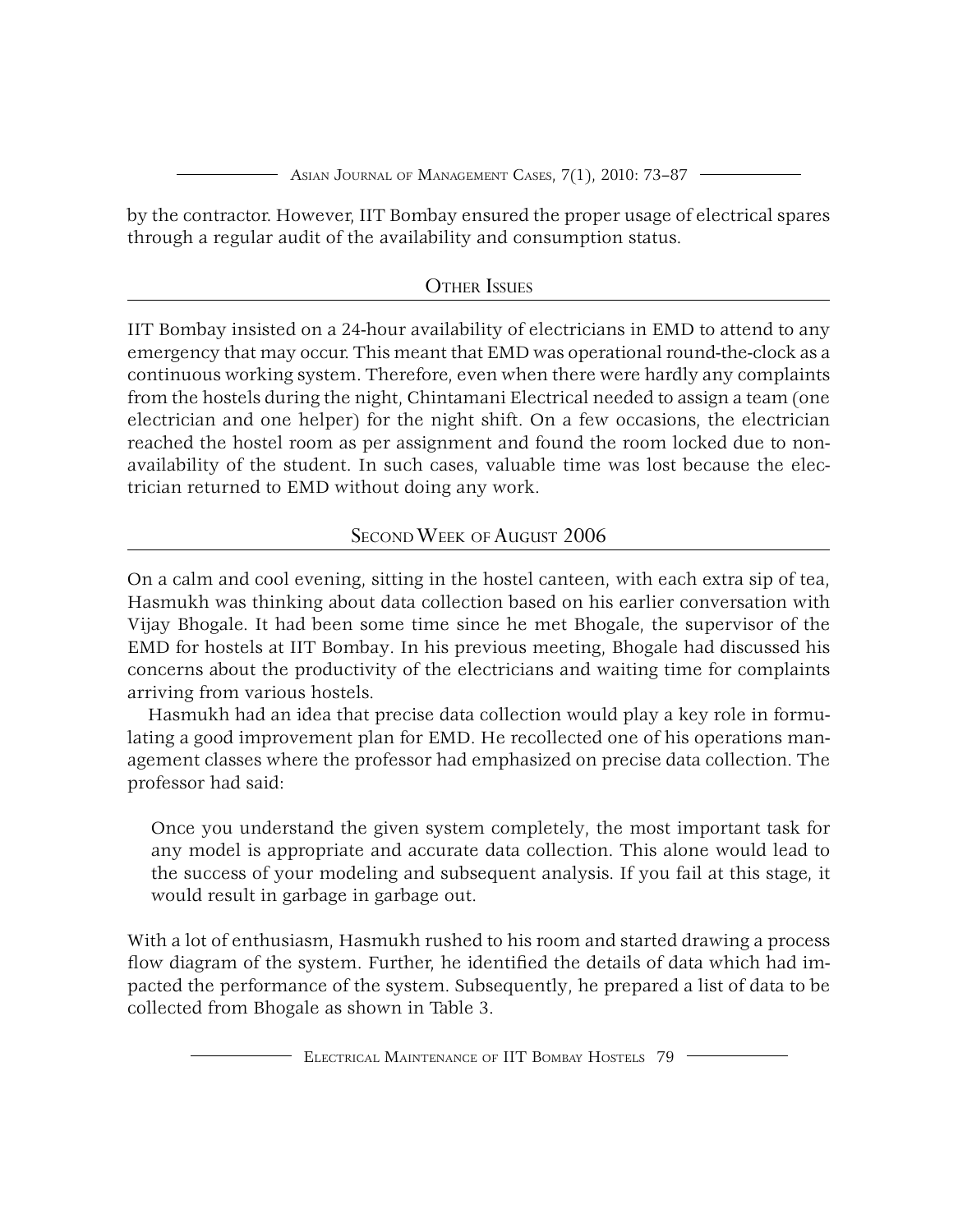| No. | Data to be Collected    | Details                                                | Source of Data                  |
|-----|-------------------------|--------------------------------------------------------|---------------------------------|
|     | Arrival of complaints   | Arrival rate, hostel proportion, type<br>of complaints | Complaint register              |
| -2  | Walking time to hostels | Distances                                              | Actual walking time             |
|     | Service time            | Time for different types of<br>complaints              | Respective hostel service books |
| 4   | Resource data           | No. of electricians and helpers                        | Already collected               |

**Table 3 List of Data Collection** 

**Source:** Company documents.

#### Data about Complaints

Hasmukh was aware of a lot of confusing data points relating to the arrival of compliants. He guessed that all data points may not be required for analysis. Only representative data was sufficient. He plotted the month-wise data for the number of complaints registered at EMD on a graph as shown in Figure 1. He quickly realized that the July to August data points appeared to be quite different from other data points. Therefore, there were two types of data which divided the entire year into two parts—peak period and normal period. Finally, he collected fifteen days' data each of peak and normal periods listed in the complaint register. Later, the probability



**Source:** Company documents.

80 SANJAY CHOUDHARI AND HASMUKH GAJJAR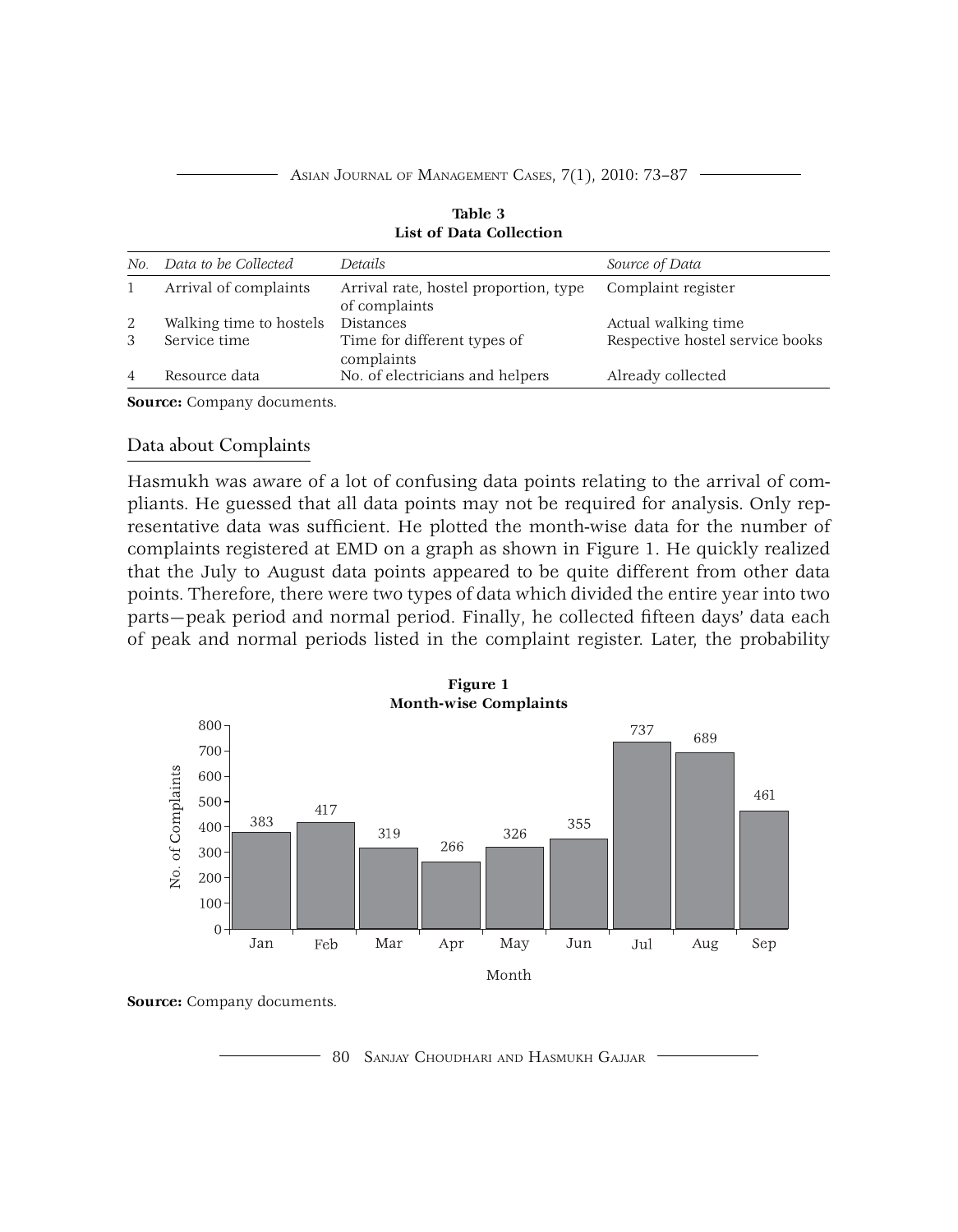distribution of the arrival of complaints for each period was found out using the statistical probability model.

Another observed trend in the data was that all the complaints were different in nature and distributed across the fourteen hostels. He classified the complaints into four types—hostel major, hostel minor, room major and room minor. Similarly, the hostel's complaint proportions were also found out. Tables 4A, 4B and 4C show the details of the complaint arrival distribution, proportions of four kinds of complaints and the proportion of complaints for each hostel based on data collected from the EMD complaint register.

### Walking Time to Hostels

The electrician along with one helper walked to the respective hostel. The time required for walking to the hostel depended upon the distance of the hostel from

|                           |                | A. Arrival Distribution for Complaints |                                     |
|---------------------------|----------------|----------------------------------------|-------------------------------------|
| Period                    | Data Collected | Complaint No.                          | Type of Arrival Distribution (min)  |
| Peak period (July–August) | 15 days        | 2,934–3,488                            | $-0.001 + 119$ *BETA $(1.37, 4.52)$ |
| Normal period             | 15 days        | 2,579–2,751                            | $-0.001 + \text{WEIB}(69.7, 0.721)$ |

**Table 4 Details Related to Arrival of Complaints**

| B. Proportion of Four Types of Complaints (Based on 30 Days Data) |  |  |  |
|-------------------------------------------------------------------|--|--|--|
|-------------------------------------------------------------------|--|--|--|

| Nature of complaints              | Hostel Major                                                                            | Hostel Minor                                                                     | Room Major                                                       | Room Minor                                                                     |
|-----------------------------------|-----------------------------------------------------------------------------------------|----------------------------------------------------------------------------------|------------------------------------------------------------------|--------------------------------------------------------------------------------|
| Priority<br>Percentage<br>Details | Priority 1<br>7%<br>Power failure for<br>entire hostel or<br>some part of the<br>hostel | Priority 2<br>42%<br>Tube light, fan not<br>working in hostel<br>passage /toilet | Priority 3<br>8%<br>Power failure in<br>specific student<br>room | Priority 4<br>44%<br>Tube light, fan,<br>switch not working<br>in student room |

C. Proportion of Complaints from Respective Hostels (Based on 30 Days Data)

| H1  | Н2 | НЗ | Н4 | H5 | H6  | <i>H7</i> | H8 | H9  | H10 |     | H11 H12 H13 |    | H14 |
|-----|----|----|----|----|-----|-----------|----|-----|-----|-----|-------------|----|-----|
| 10% | 8% | 9% | 5% | 5% | 10% | 5%        | 5% | 10% | 4%  | 10% | 6%          | 6% | 5%  |

**Source:** Company documents.

- ELECTRICAL MAINTENANCE OF HT BOMBAY HOSTELS 81 -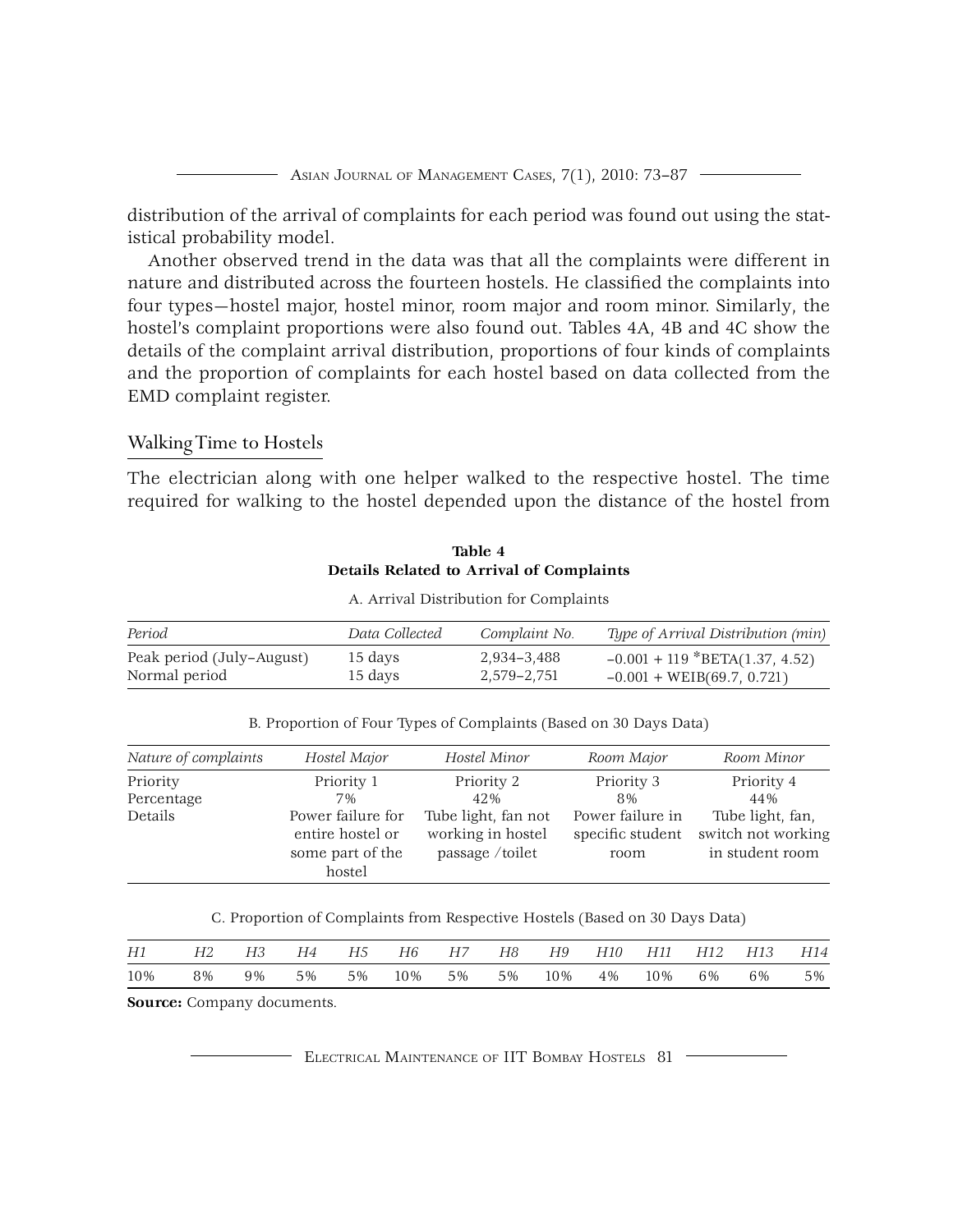EMD and the weather conditions (temperature or rain) on the day. Therefore, he collected the time taken to reach each hostel from EMD by actually walking after dinner between the hostels and EMD. The walking time was found to be uniformly distributed as shown in Table 5.

|        | -       |          |           |         |         |         |         |
|--------|---------|----------|-----------|---------|---------|---------|---------|
| Hostel | H1      | Н2       | Н3        | Η4      | Η5      | Η6      | Н7      |
| Time   | 10–12   | $9 - 11$ | $8 - 10$  | $7 - 9$ | $6 - 8$ | $3 - 5$ | $2 - 3$ |
| Hostel | H8      | H9       | H10       | H11     | H12     | H13     | H14     |
| Time   | $4 - 8$ | $2 - 3$  | $15 - 17$ | $5 - 7$ | $5 - 7$ | $5 - 7$ | $6 - 8$ |

**Table 5 Walking Time between EMD and Hostel: Uniform Distribution (Minutes)**

**Source:** Case writer's notes.

### Service Time

The time required to rectify the faults generally depended on the type or complication involved in the electric fault and varied considerably from five minutes to an hour. At times, the electrician replaced the faulty electric parts from available spares. Hasmukh compiled the data of service time required for all four types of complaints from hostel number one to fourteen service book registers as shown in Exhibit 6. Later, he planned to fit appropriate probability distributions of service time for each type of complaint.

## HASMUKH'S DILEMMA

Hasmukh was really happy at the end of the data collection process. At the same time, there were a number of questions crowding his mind about approaching and analyzing the EMD situation. He was bothered about how to approach and resolve peak and normal period analysis issues to find an acceptable solution. There was concern over the trade-off required concerning the performance measure for the EMD unit against the hostel units. What performance measures were required for both the units? What were the acceptable values for these performance measures? He was still wondering about what would be the most appropriate operations management technique to handle the current situation, and to what extent improvements could be made to increase the service levels and yet make them profitable.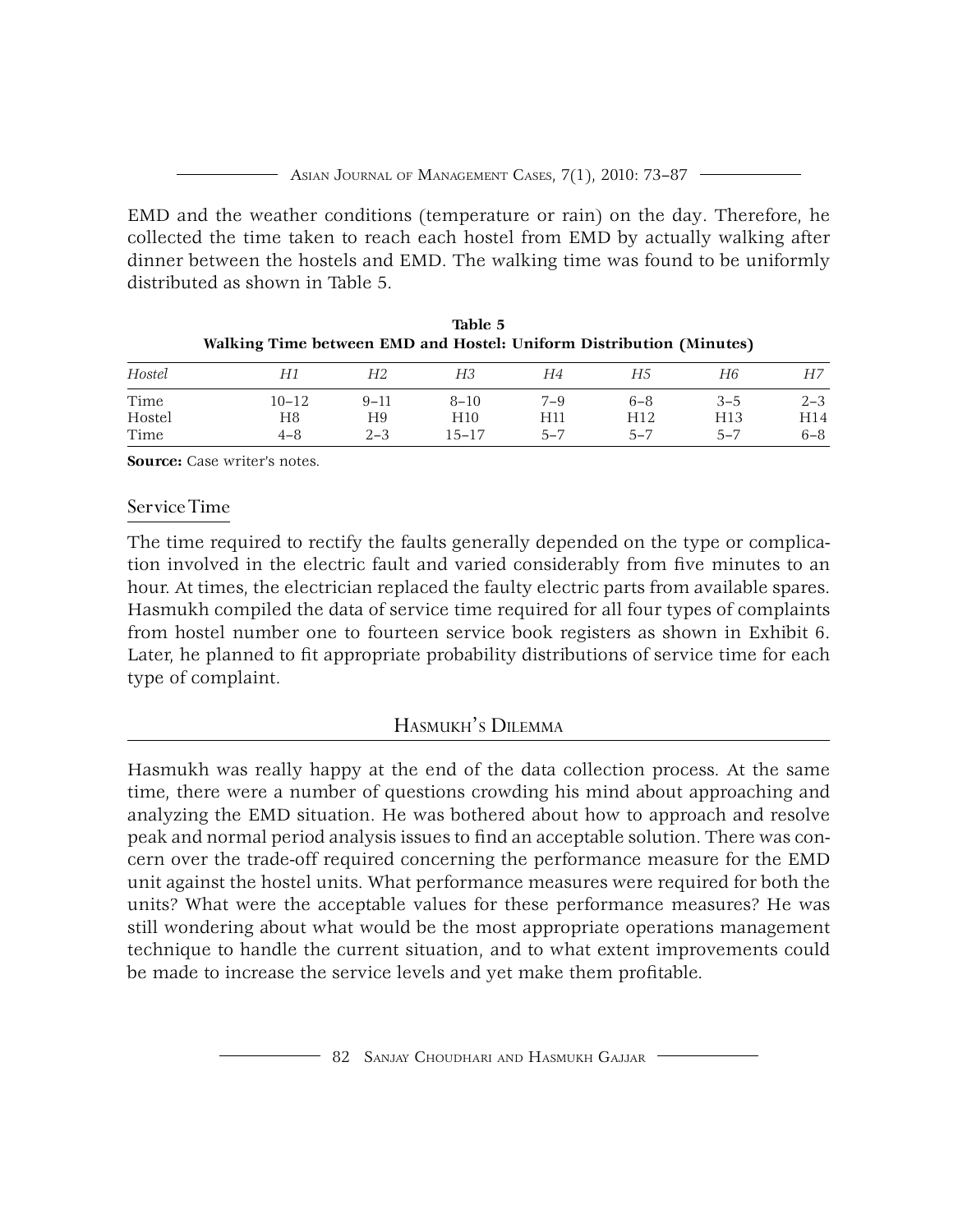| Month     | Start Complaint No. | End Complaint No. | Total Complaints |
|-----------|---------------------|-------------------|------------------|
|           |                     |                   |                  |
| January   | 686                 | 1,068             | 383              |
| February  | 1,069               | 1,485             | 417              |
| March     | 1,486               | 1,804             | 319              |
| April     | 1,805               | 2,070             | 266              |
| May       | 2,071               | 2,396             | 326              |
| June      | 2,397               | 2,751             | 355              |
| July      | 2,752               | 3,488             | 737              |
| August    | 3,489               | 4,177             | 689              |
| September | 4,178               | 4,638             | 461              |

| Exhibit 1                                              |
|--------------------------------------------------------|
| Past Data Related to Number of Complaints noted at EMD |

**Source:** EMD register.





**Source:** Company documents.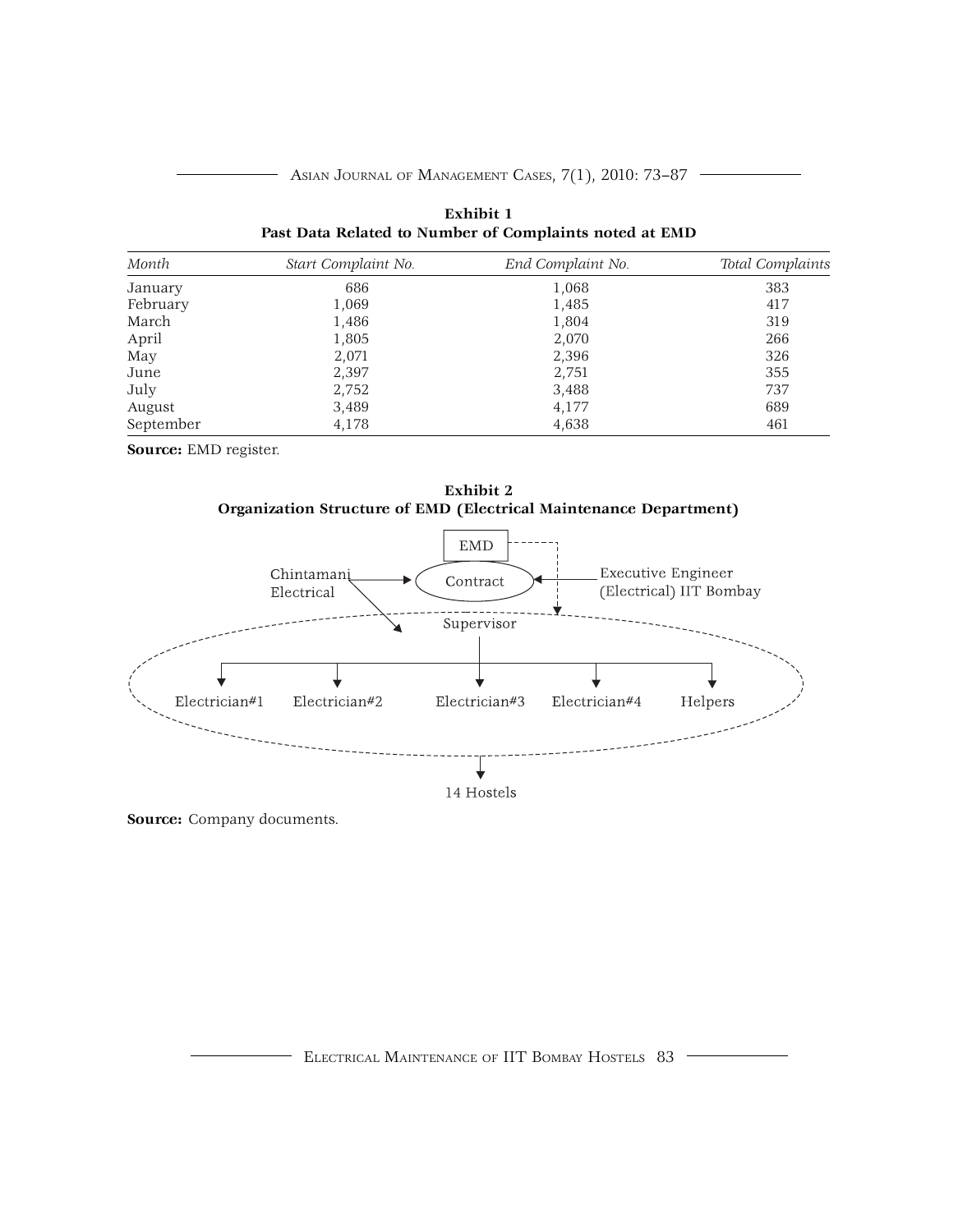INDIAN INSTITUTE OF TECHNOLOGY, MUMBAI SAMEER  $\overline{\bf{4}}$  $\overline{2}$  $\mathbf{1}$ 6 14 9  $12$  $\Box$  $\Box$ 5  $\Box$ 13 7 四四甲 西西 囸 8 团 四 11  $\Box$ 因 四四 国  $\mathbf{E}$  $\Box$ **EMD** 四 Ð 四一 ங் 四 四 团 四 四 47 四四 四 囨 10

**Exhibit 3 Hostel Geographical Map of IIT Bombay**

**Source:** IIT Bombay website (http://www.iitb.ac.in/campus/howto/iitblayout.html). Map not to scale.

84 SANJAY CHOUDHARI AND HASMUKH GAJJAR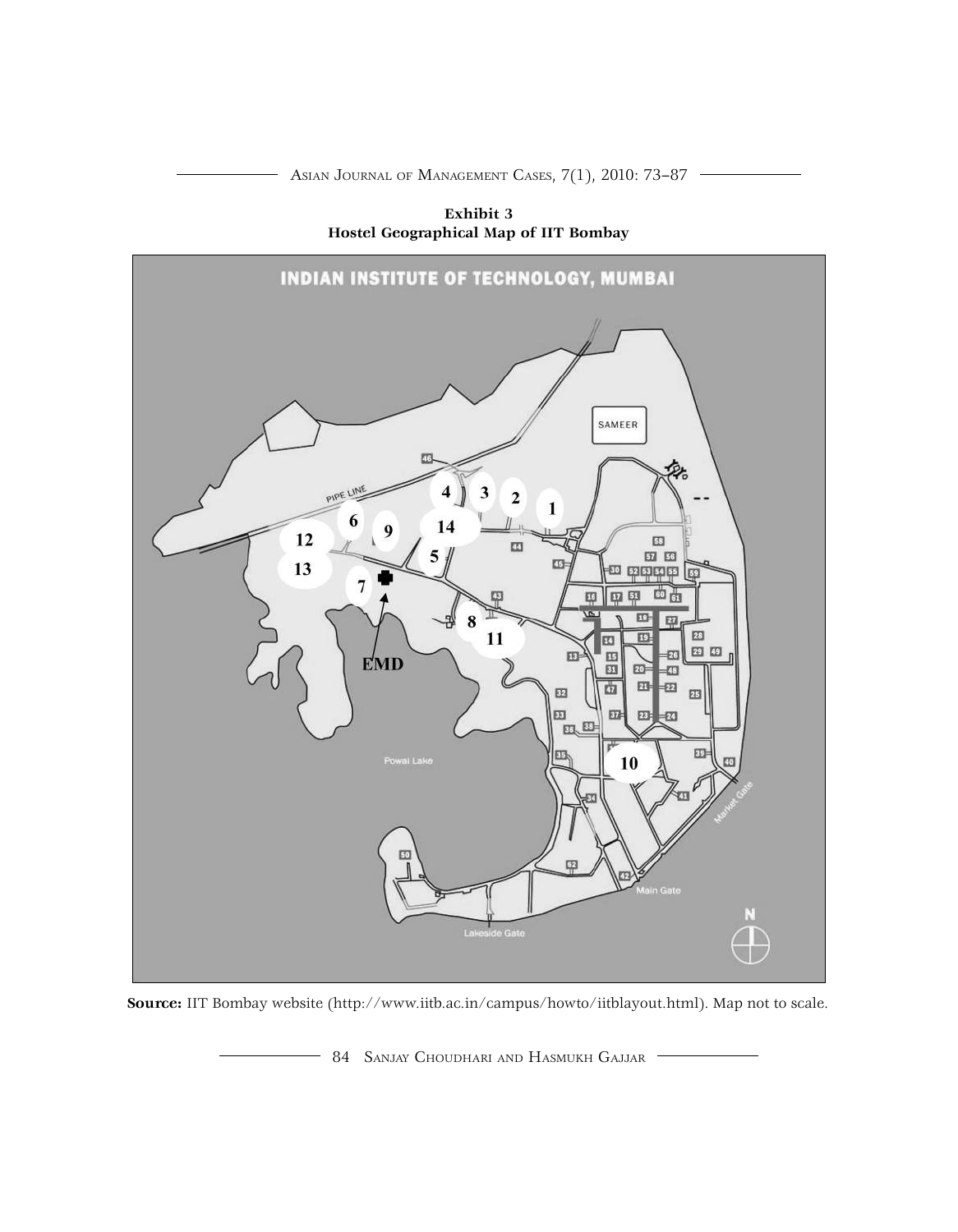|                       |                 |                                                                                                                                                                                                                                                                       |              | Complaint Register Page (Representative Complaint) |                          |        |
|-----------------------|-----------------|-----------------------------------------------------------------------------------------------------------------------------------------------------------------------------------------------------------------------------------------------------------------------|--------------|----------------------------------------------------|--------------------------|--------|
| Complaint No.         | Date of Arrival | Time of Arrival                                                                                                                                                                                                                                                       | Hostel No.   | Room No./Place                                     | Nature of Complaint      | Remark |
|                       |                 |                                                                                                                                                                                                                                                                       |              |                                                    |                          |        |
|                       |                 |                                                                                                                                                                                                                                                                       |              |                                                    |                          |        |
| 2588                  | 6/6/2006        | 5:30                                                                                                                                                                                                                                                                  |              | 151<br>341                                         | $_{\rm Fan}$             |        |
| 2589                  | 6/6/2006        | $-5:45$                                                                                                                                                                                                                                                               |              |                                                    | Fan                      |        |
| 2590                  | 6/6/2006        |                                                                                                                                                                                                                                                                       |              | West wing                                          | Iube ligh                |        |
| 2591                  | .6/6/2006       |                                                                                                                                                                                                                                                                       |              | 265                                                | Tube light               |        |
| 2592                  | 16/6/2006       | $\begin{array}{l} 19:30\\ 27:30\\ 28:45\\ 29:30\\ 20:30\\ 21:45\\ 20:30\\ 21:40\\ 22:50\\ 23:45\\ 24:50\\ 25:50\\ 26:50\\ 27:50\\ 28:50\\ 29:50\\ 21:50\\ 22:50\\ 24:50\\ 25:50\\ 26:50\\ 27:50\\ 28:50\\ 29:50\\ 20:50\\ 21:50\\ 22:50\\ 23:50\\ 24:50\\ 25:50\\ 26$ |              | 1st floor corridor                                 | Fan                      |        |
| 2593                  | 6/6/2006        |                                                                                                                                                                                                                                                                       |              | 155                                                | Regulator                |        |
| 2594                  | 7/6/2006        |                                                                                                                                                                                                                                                                       |              | 2nd floor toilet                                   |                          |        |
| 2595                  | 7/6/2006        |                                                                                                                                                                                                                                                                       |              | 164                                                | Tube light<br>Tube light |        |
| 2596                  | 7/6/2006        |                                                                                                                                                                                                                                                                       |              |                                                    | Fan                      |        |
| 2597                  | 7/6/2006        |                                                                                                                                                                                                                                                                       |              |                                                    | Switch                   |        |
| 2598                  | 7/6/2006        |                                                                                                                                                                                                                                                                       |              |                                                    | Iube light               |        |
| 2599                  | 7/6/2006        |                                                                                                                                                                                                                                                                       | $\mathbf{g}$ |                                                    | Fan                      |        |
| 2600                  | 7/6/2006        | 15:00                                                                                                                                                                                                                                                                 |              | $337740$<br>$33740$<br>$3419$                      | Iube light               |        |
| 2601                  | 7/6/2006        | 9:50                                                                                                                                                                                                                                                                  |              |                                                    | lube light               |        |
| 2602                  | 7/6/2006        | 20:30                                                                                                                                                                                                                                                                 |              | Mess                                               | lube light               |        |
| 2603                  | 7/6/2006        | 21:40                                                                                                                                                                                                                                                                 |              | 282                                                | Fan                      |        |
|                       |                 |                                                                                                                                                                                                                                                                       |              |                                                    |                          |        |
|                       |                 |                                                                                                                                                                                                                                                                       |              |                                                    |                          |        |
| Source: EMD register. |                 |                                                                                                                                                                                                                                                                       |              |                                                    |                          |        |

sentative Complaint) **Exhibit 4**

Source: EMD register.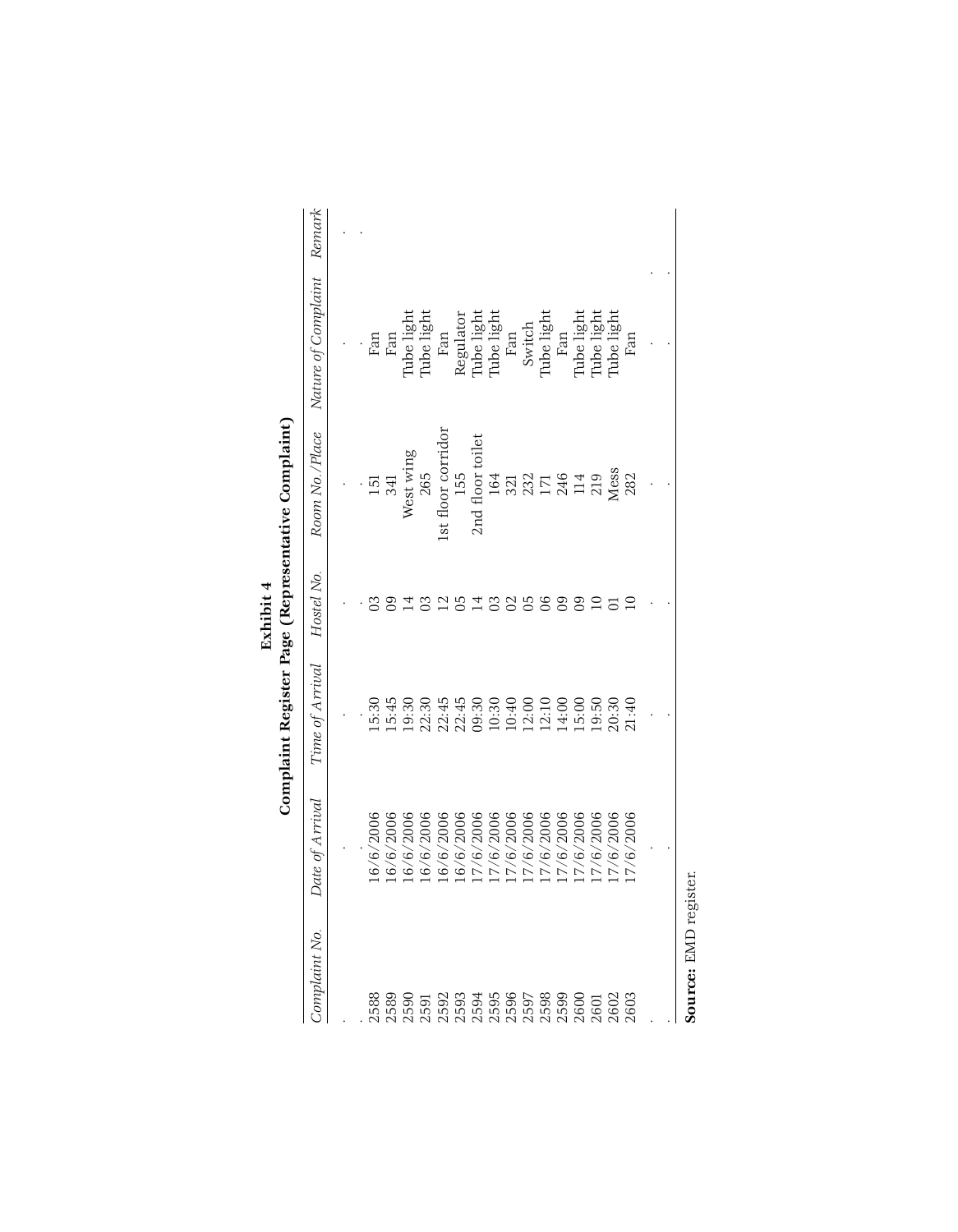|                                          |                                          |                                                                    | Hostel 9 Service Book (Finished Complaint)         |                               |                                                                                             |                 |
|------------------------------------------|------------------------------------------|--------------------------------------------------------------------|----------------------------------------------------|-------------------------------|---------------------------------------------------------------------------------------------|-----------------|
| Νo.                                      |                                          | Complaint No. Date of Completion Time of Completion Room No./Place |                                                    |                               | Signature of Concern<br>Students/Person                                                     | Remark          |
|                                          |                                          |                                                                    |                                                    |                               |                                                                                             |                 |
| 241                                      | 2589                                     | 16/6/2006                                                          |                                                    |                               |                                                                                             |                 |
|                                          |                                          | 7/6/2006                                                           | 20:45<br>16:35<br>17:05<br>17:15<br>08:45<br>08:45 | 346<br>246<br>114             |                                                                                             | Regulator       |
| 2<br>2 3 4 4 5<br>2 2 3 4 7<br>2 3 2 3 2 | 2599<br>2600<br>2621<br>2632<br>2648     | 7/6/2006                                                           |                                                    |                               |                                                                                             |                 |
|                                          |                                          | 19/6/2006                                                          |                                                    | $2^{\rm nd}$ floor to<br>ilet |                                                                                             | Bulb changed    |
|                                          |                                          | 20/6/2006                                                          |                                                    |                               |                                                                                             |                 |
|                                          |                                          | $\frac{20}{6}/\frac{6}{2006}$                                      |                                                    | 229<br>113                    |                                                                                             |                 |
| 248                                      |                                          |                                                                    |                                                    | Ground floor                  | Rao<br>Sanjay<br>Ashish Sane<br>Ascurity<br>Security<br>Rajiv<br>Anup Phatak<br>Anup Phatak | Switch replaced |
|                                          |                                          |                                                                    |                                                    | west side                     | Salunke                                                                                     |                 |
| 249                                      | 2656                                     | 22/6/2006                                                          | 22.20                                              | 155                           | Avinash Narode                                                                              |                 |
| 250                                      | 2667                                     | 23/6/2006                                                          | 10.50                                              | Mess                          | Dube Ji                                                                                     |                 |
|                                          |                                          |                                                                    |                                                    |                               |                                                                                             |                 |
|                                          |                                          |                                                                    |                                                    |                               |                                                                                             |                 |
|                                          | <b>Source:</b> EMD hostel 9 service book |                                                                    |                                                    |                               |                                                                                             |                 |

| $_{\rm xhaloi}$ | :<br>?<br>?                           |
|-----------------|---------------------------------------|
|                 | į<br>Ş<br>ر<br>البارالية<br>البارالية |
|                 | Ξ<br>Service<br>Ľ                     |

Source: EMD hostel 9 service book.